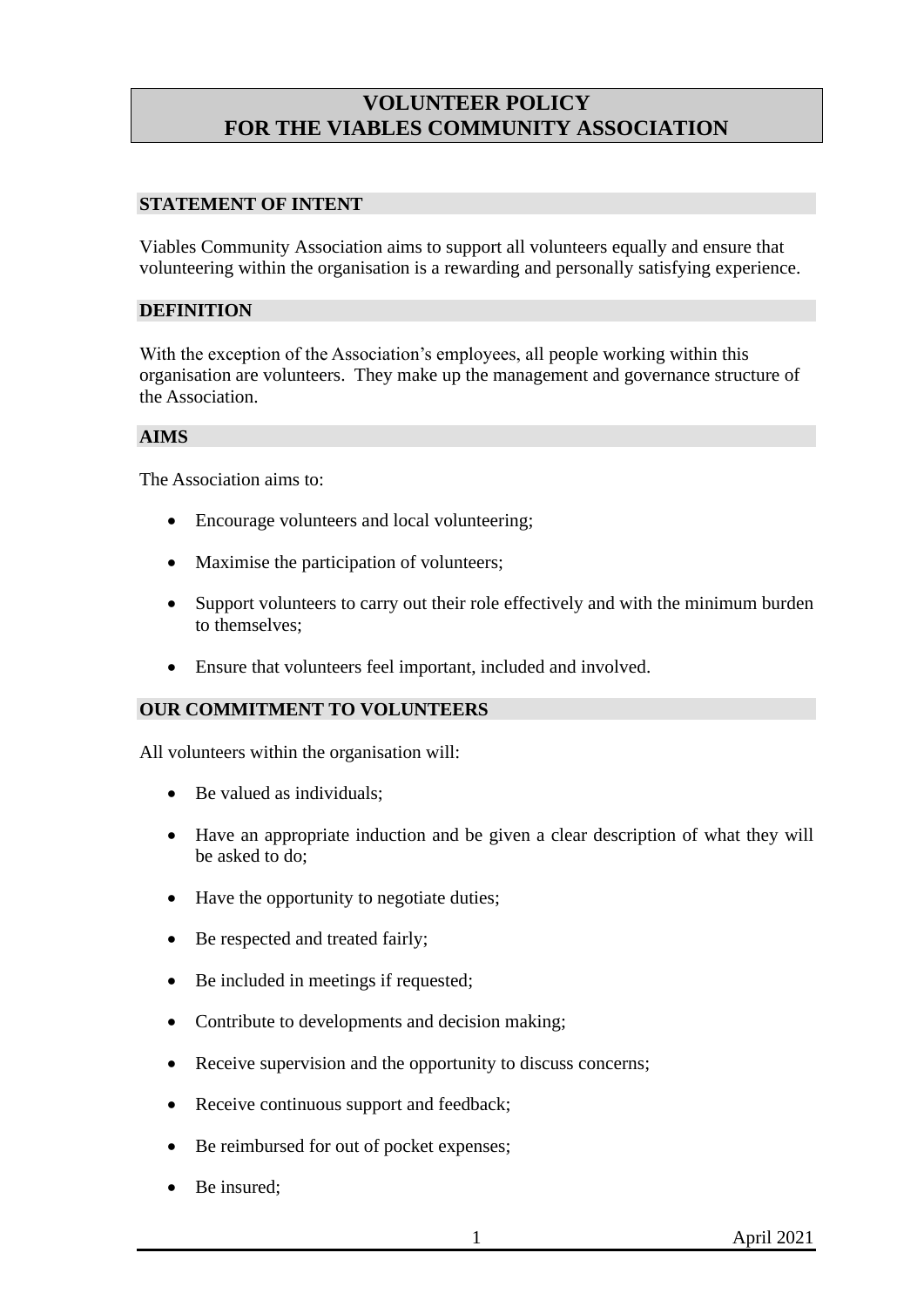- Have a safe working environment;
- Have up to date information about the organisation;
- Receive recognition and/or accreditation for their work.

## **OUR EXPECTATIONS OF VOLUNTEERS**

Viables Community Association expects its volunteers to:

- Commit to a particular task, event or series of events;
- Arrive on time:
- Inform the relevant employee or trustee if they are going to be late or absent;
- Perform their agreed duties;
- Inform a friend or family member if they are working on their own, in line with the Association's lone working policy;
- Follow the procedures and policies of the Association:
- Treat staff members, other volunteers and service users with respect;
- Help the organisation to work towards its aims and objectives:
- Respect confidentiality;
- Consult the appropriate person if in need of help or guidance;
- Attend supervision and training events when required;
- Report any accidents to the Centre Administrator;
- Raise any incidents of harassment from another volunteer, employee, or service user with the Centre Administrator or a trustee. No form of abuse, intimidation or harassment should be tolerated and volunteers must not have to work in fear of this.

## **RECRUITMENT AND SELECTION**

Issues to be considered before recruiting a volunteer:

- Volunteers will be recruited from the local community;
- Anyone can volunteer as long as they are willing to:
	- o have their skills matched to the most appropriate volunteer vacancies;
	- o undergo a DBS check, if they will be working unsupervised with children or vulnerable adults, or handling the Association's money;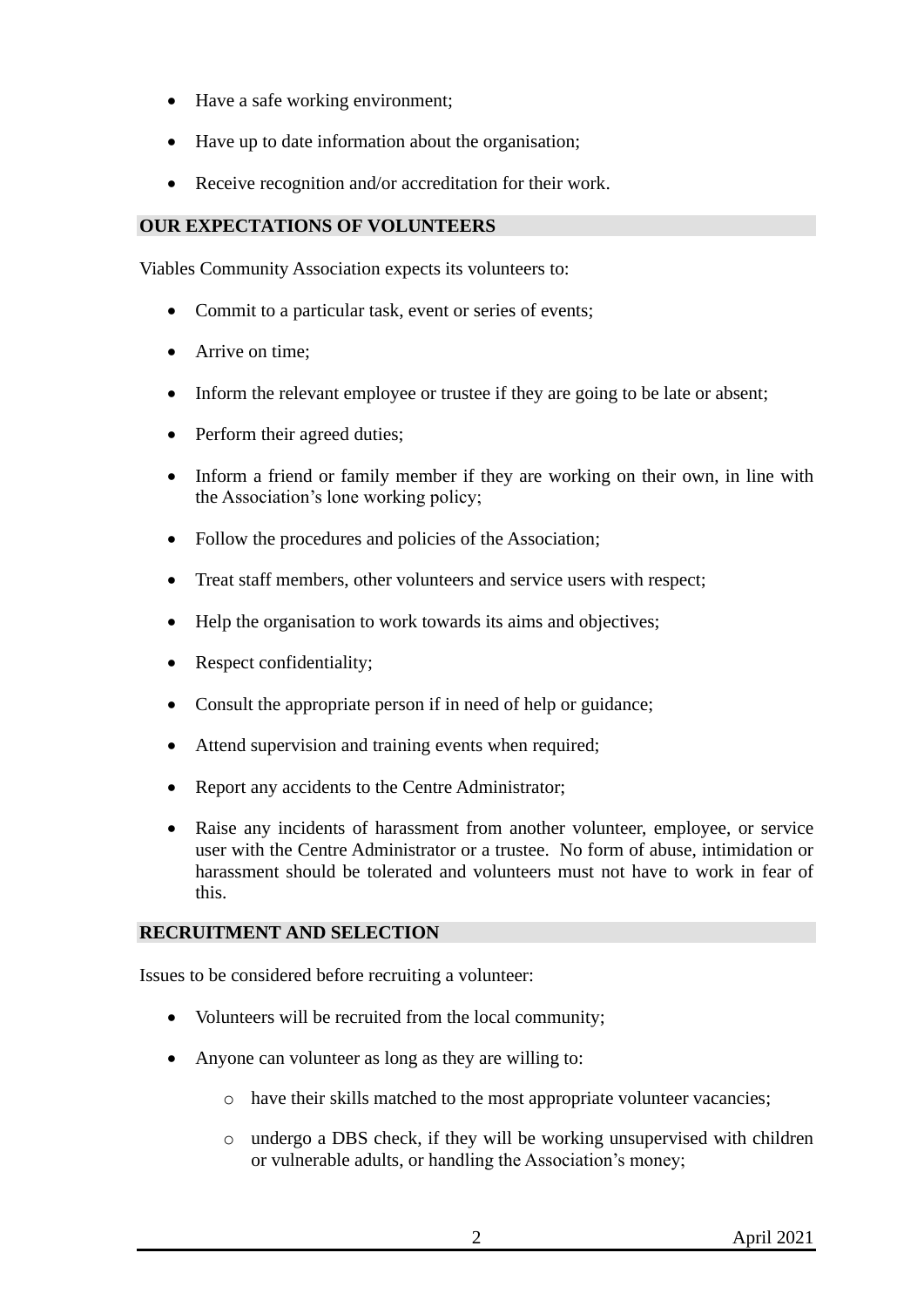- Where appropriate, each volunteer will develop their role with the trustees and the group they are supporting;
- Volunteers will provide the Association with their personal and emergency contact details;
- Depending on their volunteer role, volunteers will be required to sign a declaration or an agreement relating to health problems, data protection, criminal convictions, confidentiality etc;
- The volunteer may negotiate their commitment with the trustees on a basis that suits them.

#### **VOLUNTEER DATA**

This will be kept securely in the office.

#### **COMMUNICATION**

Communication with volunteers will be a two way process. Each volunteer can discuss any concerns with the Administrator or a trustee as soon as they arise. All volunteers will be invited to meet with the Centre Administrator and Chair as appropriate and will be kept abreast of any major changes within the organisation.

#### **INSURANCE**

Volunteers are only covered whilst they are engaged in activities on behalf of the Association.

## **REIMBURSEMENT OF EXPENSES**

Volunteers will be reimbursed for out of pocket expenses, on production of receipts.

## **HEALTH & SAFETY AND LONE WORKING**

There is a separate policy that covers the Health & Safety within the organisation and volunteers will be made aware of this when joining the organisation.

Volunteers working on their own are expected to take reasonable precautions when locking up. All volunteers will receive appropriate training to enable them to comply with locking up procedures. It is suggested that all volunteers carry with them a mobile phone and ensure that they have access to basic first aid equipment when working on their own.

#### **TERMINATION OF VOLUNTEERING**

Volunteers have the right to opt out of involvement with the Association at any time. However, we do ask volunteers to give reasonable notice, ensuring that the Association continues, and events to which the volunteers have committed are not compromised.

The misuse of drugs, alcohol, and other substances which may inhibit the faculties of an individual, is not permitted whilst volunteering for the Association. Misuse will lead to immediate termination of volunteering. In addition, any behaviour which has been